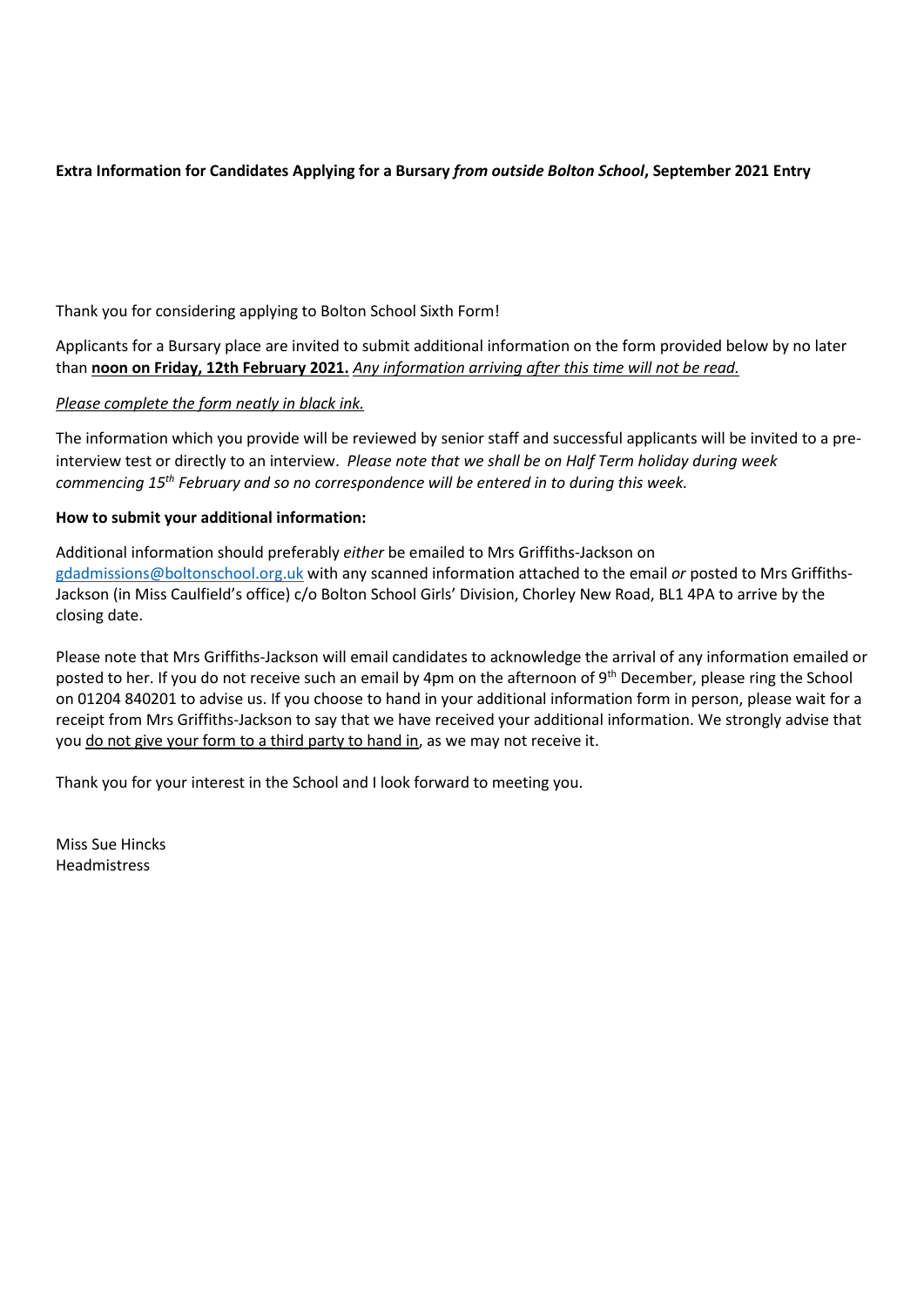# **Additional Information Form for External Bursary Candidates, September 2021 entry**

This additional information should arrive by email or by post no later than **noon on Friday, 12th February 2021**. Please ensure that you *complete the Additional Information Form yourself,* although you may want to ask for advice from your teachers and parents. You may be asked about any information which you include if you are called to interview. Please do not worry if you leave any section blank, although the final section (the 'Personal Statement') must be completed.

| Name of candidate: |  |
|--------------------|--|
|--------------------|--|

| <b>Current School:</b> |  |
|------------------------|--|
|                        |  |

# **Qualifications Already Achieved**

*(please attach or enclose a photocopy of evidence of these qualifications, in the form of a certificate or letter/report from School):* 

| Level of Qualification,  | Name of Qualification,                   | Date taken         | Grade    |
|--------------------------|------------------------------------------|--------------------|----------|
| e.g. 'GCSE' or 'Diploma' | e.g. 'Foundation Level Science' or LAMDA | e.g. 'Summer 2018' | achieved |
| or 'Music exam'          | speaking examination                     |                    | e.g. '8' |
|                          |                                          |                    |          |
|                          |                                          |                    |          |
|                          |                                          |                    |          |
|                          |                                          |                    |          |
|                          |                                          |                    |          |
|                          |                                          |                    |          |

# **Current Predicted GCSE Grades and Subjects**

*(please attach or enclose a photocopy of your most recent report, outlining your predictions):* 

| Name of Qualification, | Date to be taken   | <b>Predicted Grade</b> |
|------------------------|--------------------|------------------------|
| e.g. 'French'          | e.g. 'Summer 2020' | e.g. '7'               |
|                        |                    |                        |
|                        |                    |                        |
|                        |                    |                        |
|                        |                    |                        |
|                        |                    |                        |
|                        |                    |                        |
|                        |                    |                        |
|                        |                    |                        |
|                        |                    |                        |
|                        |                    |                        |
|                        |                    |                        |
|                        |                    |                        |
|                        |                    |                        |
|                        |                    |                        |
|                        |                    |                        |
|                        |                    |                        |

# **Chosen Subjects to Be Studied at Bolton School**

*(Please give four choices and one reserve - please look at the subjects offered (listed on the website) before making your choices):* 

1. \_\_\_\_\_\_\_\_\_\_\_\_\_\_\_\_\_\_\_\_\_\_\_\_\_\_\_\_\_\_\_\_\_\_\_\_\_\_\_\_\_\_\_\_\_\_\_\_\_\_\_\_\_\_\_\_\_\_\_\_\_\_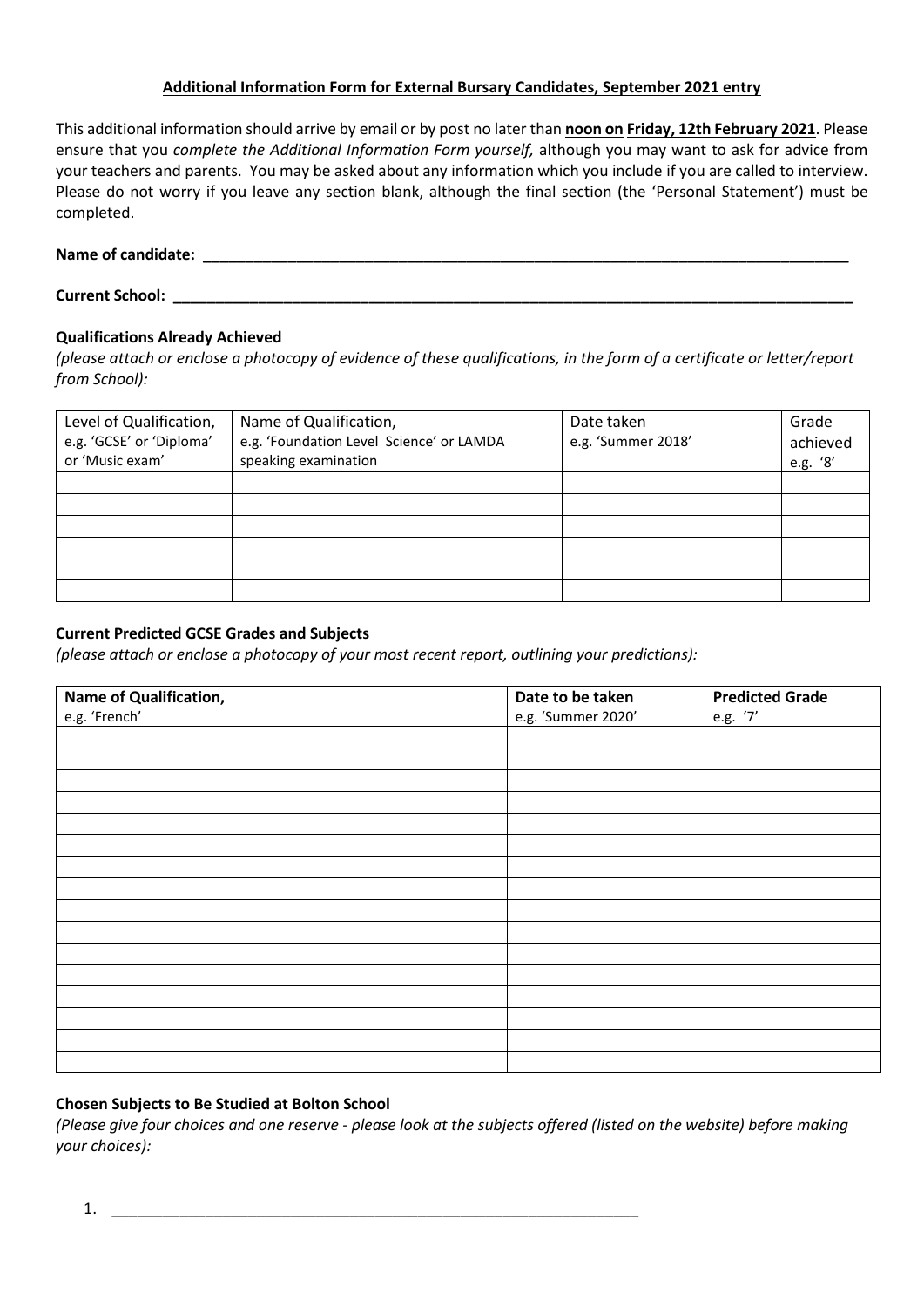| 2. |  |
|----|--|
|    |  |
| 3. |  |
|    |  |
| 4. |  |
|    |  |
| 5. |  |
|    |  |

| Please outline below in no more than 200 words why you have chosen to study these subjects at A Level.                                                                                                                                                                                                                                                                                                                                                                                                   |  |
|----------------------------------------------------------------------------------------------------------------------------------------------------------------------------------------------------------------------------------------------------------------------------------------------------------------------------------------------------------------------------------------------------------------------------------------------------------------------------------------------------------|--|
|                                                                                                                                                                                                                                                                                                                                                                                                                                                                                                          |  |
|                                                                                                                                                                                                                                                                                                                                                                                                                                                                                                          |  |
|                                                                                                                                                                                                                                                                                                                                                                                                                                                                                                          |  |
|                                                                                                                                                                                                                                                                                                                                                                                                                                                                                                          |  |
|                                                                                                                                                                                                                                                                                                                                                                                                                                                                                                          |  |
|                                                                                                                                                                                                                                                                                                                                                                                                                                                                                                          |  |
|                                                                                                                                                                                                                                                                                                                                                                                                                                                                                                          |  |
|                                                                                                                                                                                                                                                                                                                                                                                                                                                                                                          |  |
|                                                                                                                                                                                                                                                                                                                                                                                                                                                                                                          |  |
|                                                                                                                                                                                                                                                                                                                                                                                                                                                                                                          |  |
|                                                                                                                                                                                                                                                                                                                                                                                                                                                                                                          |  |
|                                                                                                                                                                                                                                                                                                                                                                                                                                                                                                          |  |
|                                                                                                                                                                                                                                                                                                                                                                                                                                                                                                          |  |
|                                                                                                                                                                                                                                                                                                                                                                                                                                                                                                          |  |
|                                                                                                                                                                                                                                                                                                                                                                                                                                                                                                          |  |
|                                                                                                                                                                                                                                                                                                                                                                                                                                                                                                          |  |
|                                                                                                                                                                                                                                                                                                                                                                                                                                                                                                          |  |
|                                                                                                                                                                                                                                                                                                                                                                                                                                                                                                          |  |
|                                                                                                                                                                                                                                                                                                                                                                                                                                                                                                          |  |
|                                                                                                                                                                                                                                                                                                                                                                                                                                                                                                          |  |
|                                                                                                                                                                                                                                                                                                                                                                                                                                                                                                          |  |
|                                                                                                                                                                                                                                                                                                                                                                                                                                                                                                          |  |
|                                                                                                                                                                                                                                                                                                                                                                                                                                                                                                          |  |
|                                                                                                                                                                                                                                                                                                                                                                                                                                                                                                          |  |
|                                                                                                                                                                                                                                                                                                                                                                                                                                                                                                          |  |
|                                                                                                                                                                                                                                                                                                                                                                                                                                                                                                          |  |
|                                                                                                                                                                                                                                                                                                                                                                                                                                                                                                          |  |
|                                                                                                                                                                                                                                                                                                                                                                                                                                                                                                          |  |
|                                                                                                                                                                                                                                                                                                                                                                                                                                                                                                          |  |
|                                                                                                                                                                                                                                                                                                                                                                                                                                                                                                          |  |
|                                                                                                                                                                                                                                                                                                                                                                                                                                                                                                          |  |
|                                                                                                                                                                                                                                                                                                                                                                                                                                                                                                          |  |
|                                                                                                                                                                                                                                                                                                                                                                                                                                                                                                          |  |
|                                                                                                                                                                                                                                                                                                                                                                                                                                                                                                          |  |
|                                                                                                                                                                                                                                                                                                                                                                                                                                                                                                          |  |
|                                                                                                                                                                                                                                                                                                                                                                                                                                                                                                          |  |
|                                                                                                                                                                                                                                                                                                                                                                                                                                                                                                          |  |
| If you have a chosen career in mind at the end of your A Levels, please indicate in no more than 300 words<br>why you have chosen this career and what you have done to find out about it. (Please note that, if you are<br>intending to study Medicine, Pharmacy or Dentistry, you should include information about the work<br>placements which you have already carried out and/or which you have lined up for the summer.)<br>If you have no chosen career in mind, please leave this section blank. |  |
|                                                                                                                                                                                                                                                                                                                                                                                                                                                                                                          |  |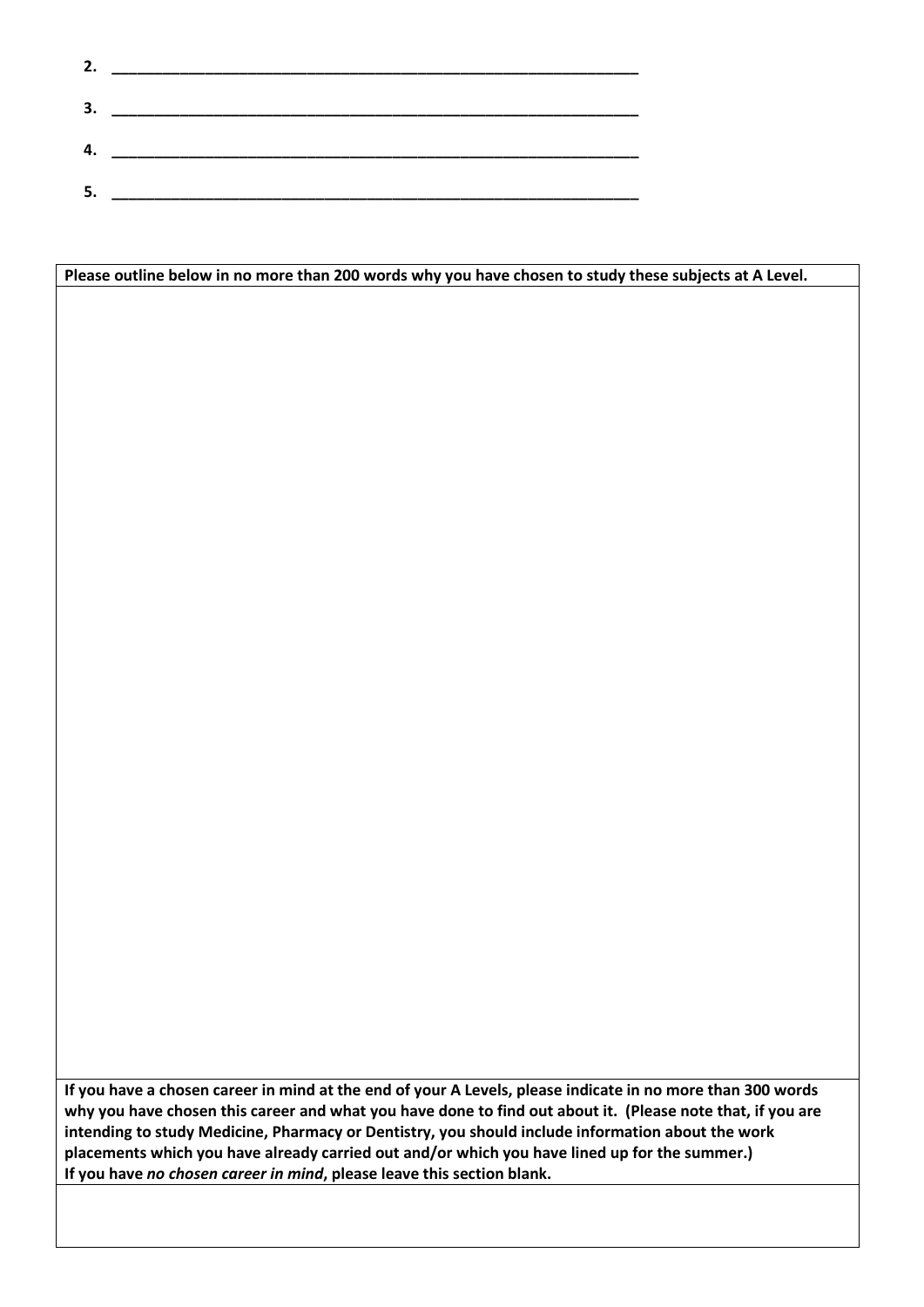**Please indicate below in no more than 300 words any leadership opportunities or positions of responsibility which you have enjoyed in the last five years, either at School or in another setting and outline how you have benefited from such opportunities. If you have** *not experienced any leadership opportunities or held any positions of responsibility***, please leave this section blank.**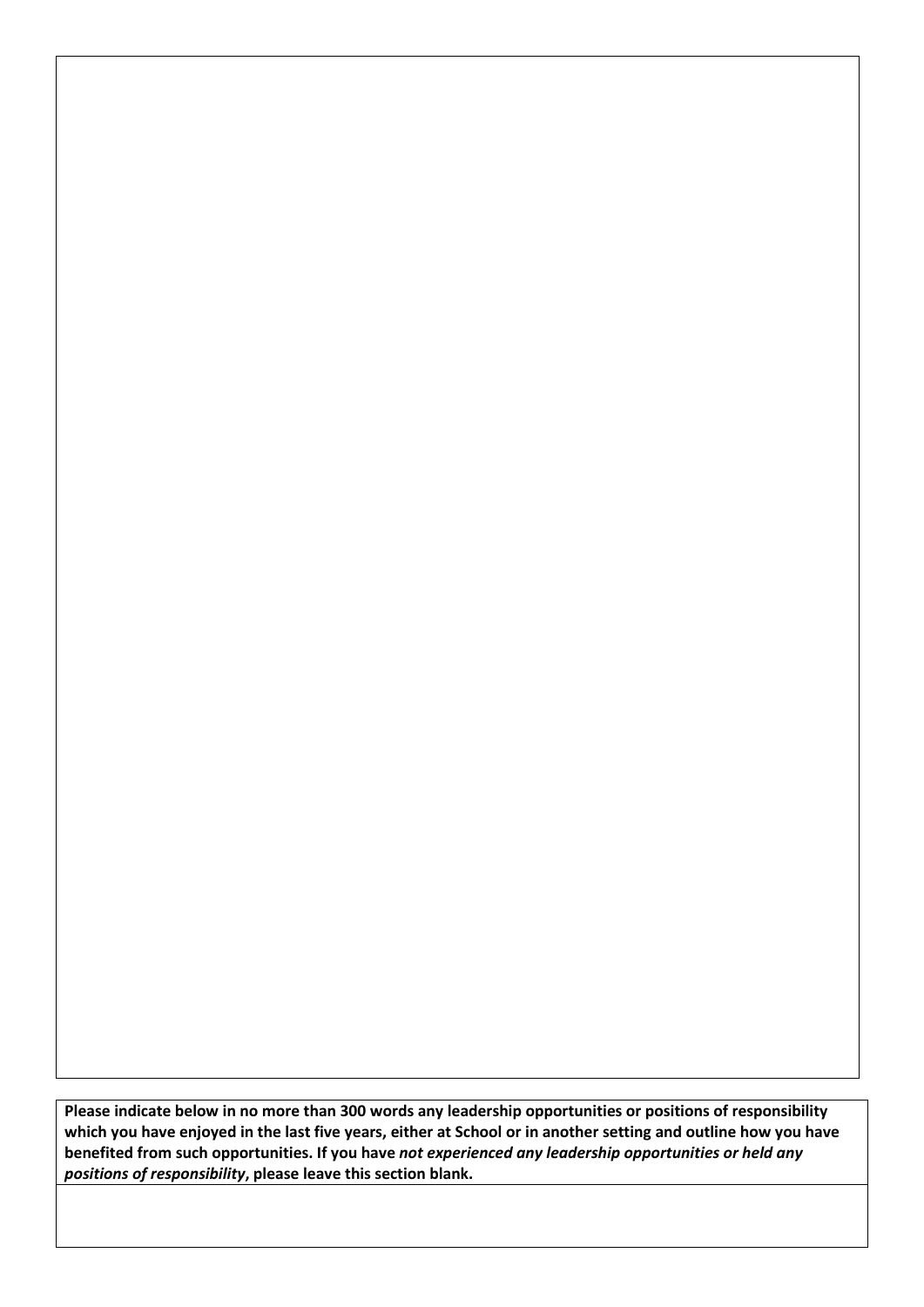**Please indicate below in no more than 300 words any extracurricular opportunities (e.g. Music, Drama, Sport, Clubs and Societies) which you have enjoyed in the last five years, either at School or in another setting and outline how you have benefited from such opportunities.** *If you have not experienced any extracurricular opportunities, please leave this section blank.*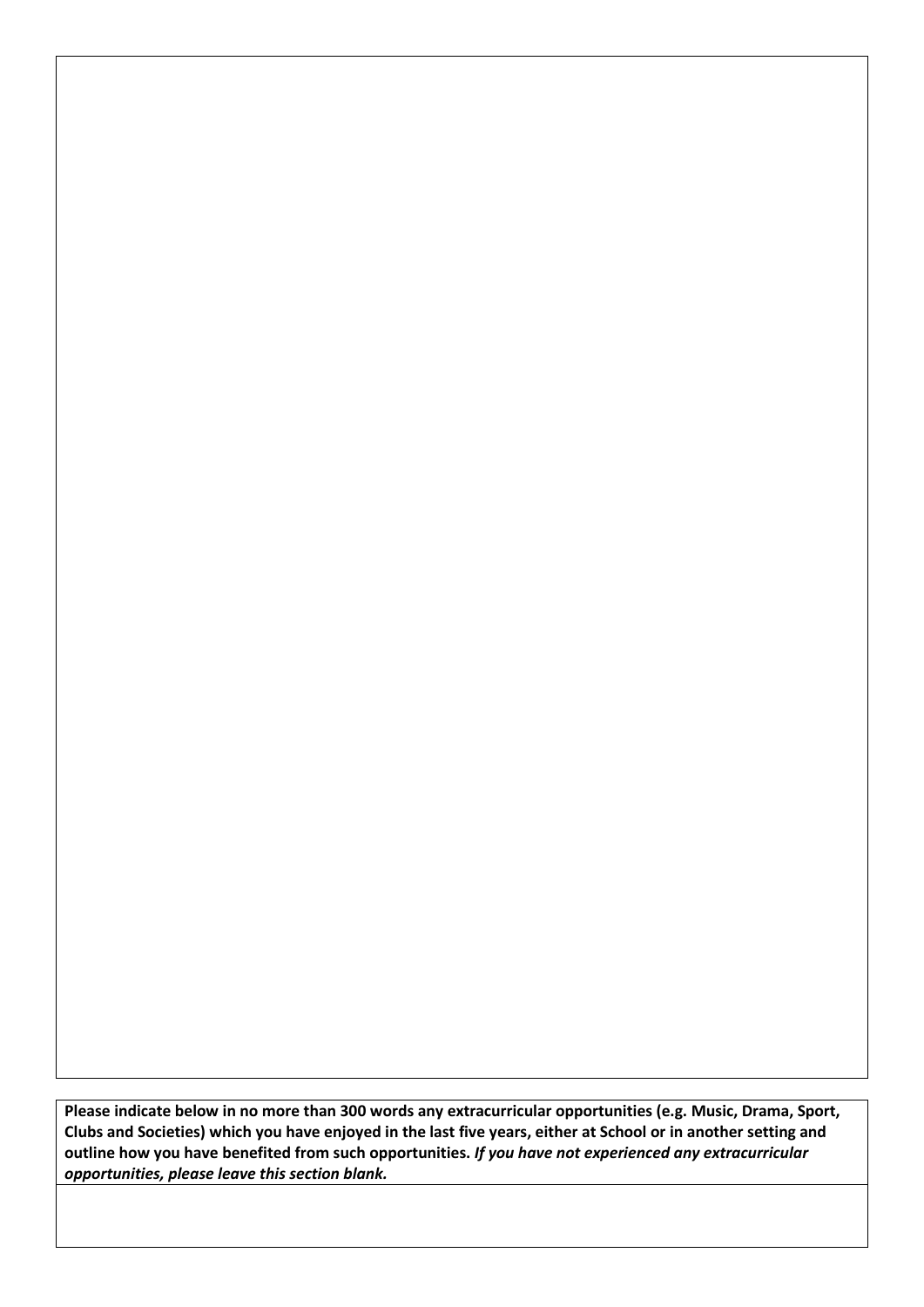**PERSONAL STATEMENT: Please indicate below what you would hope to gain from coming to Bolton School and how you would hope to contribute to the Bolton School community. You are welcome to add any other details which you think we ought to know or which you would like to tell us, but please do not include any information which does not fit in to the box below.**